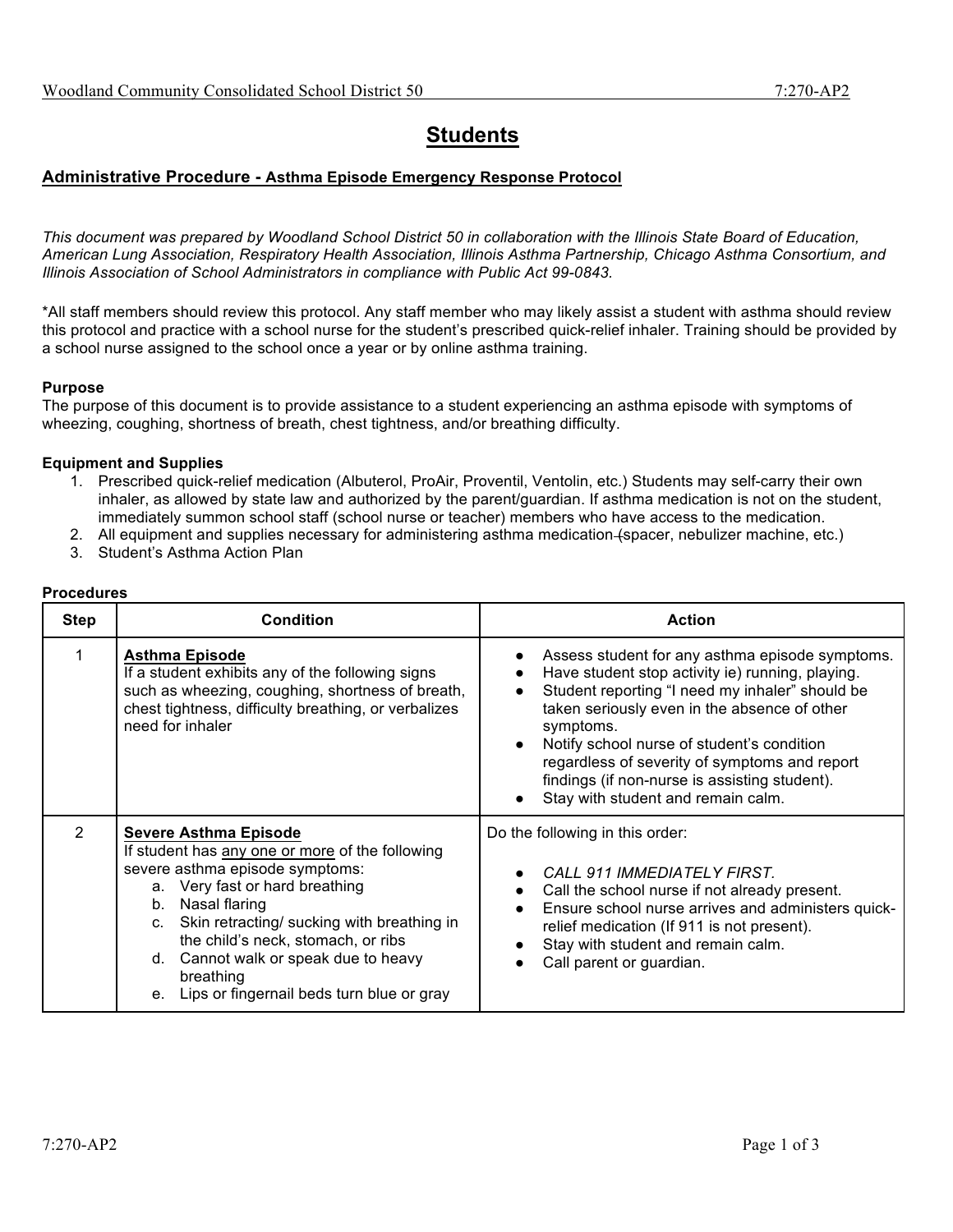| 3              | <b>Loss of Consciousness</b><br>If student appears to lose consciousness or ability<br>to participate in own treatment                                                                                                                                                                                                                                                                                                                    | CALL 911 IMMEDIATELY FIRST.<br>Call the school nurse if not already present.<br>Stay with student and remain calm.<br>Send someone for the AED.<br>Call the parent or guardian.                                                                                                                                                                                                                                                                                                                                                                                                                                                                                                                     |
|----------------|-------------------------------------------------------------------------------------------------------------------------------------------------------------------------------------------------------------------------------------------------------------------------------------------------------------------------------------------------------------------------------------------------------------------------------------------|-----------------------------------------------------------------------------------------------------------------------------------------------------------------------------------------------------------------------------------------------------------------------------------------------------------------------------------------------------------------------------------------------------------------------------------------------------------------------------------------------------------------------------------------------------------------------------------------------------------------------------------------------------------------------------------------------------|
| $\overline{4}$ | <b>Quick-Relief Medication</b><br>If student has a quick-relief medication and the<br>episode is not an emergency                                                                                                                                                                                                                                                                                                                         | Assess respiratory status (Use a peak flow meter if<br>$\bullet$<br>available and part of Asthma Action Plan).<br>Give or assist with administering prescribed<br>$\bullet$<br>asthma quick-relief medication (with delivery<br>device) as authorized by the student's Asthma<br>Action Plan or medical orders.<br>Stay with the student and observe for<br>improvement.<br>- Stay calm, speak softly, encourage student to<br>take slow deep breaths.<br>- Seat student comfortably indoors if possible.<br>Remove outerwear, if present, and loosen<br>clothing, if needed.<br>Do not allow student to lie down or fall asleep.<br>Accompany student to the school nurse or call<br>school nurse. |
| 5              | <b>No Quick-Relief Medication</b><br>If student has no quick- relief medication                                                                                                                                                                                                                                                                                                                                                           | CALL 911 IMMEDIATELY FIRST.<br>Call the school nurse if not already present.<br>Stay with student and remain calm.<br>$\bullet$<br>Call the parent or guardian<br>$\bullet$                                                                                                                                                                                                                                                                                                                                                                                                                                                                                                                         |
| 6              | Improvement<br>If student improves after quick-relief medication<br>given                                                                                                                                                                                                                                                                                                                                                                 | Monitor student for 15-20 minutes then allow<br>$\bullet$<br>student to return to class and resume activities.<br>Repeat quick-relief medication, every 10-20<br>minutes, or as authorized in the Asthma Action<br>Plan, until help arrives or breathing improves.<br>Stay with the student until he/she recovers or<br>parent picks up student.<br>Call parent or guardian.                                                                                                                                                                                                                                                                                                                        |
| $\overline{7}$ | No improvement<br>If no improvement within 10 minutes of quick-relief<br>medication administration, if symptoms worsen, or<br>if student develops any one of the following<br>symptoms:<br>a. Very fast or hard breathing<br>b. Nasal flaring<br>c. Skin retracting/ sucking with breathing in<br>the child's neck, stomach, or ribs<br>d. Cannot walk or speak due to heavy<br>breathing<br>e. Lips or fingernail beds turn blue or gray | CALL 911 IMMEDIATELY FIRST.<br>Call the school nurse if not already present.<br>Stay with student and remain calm.<br>Call the parent or guardian                                                                                                                                                                                                                                                                                                                                                                                                                                                                                                                                                   |